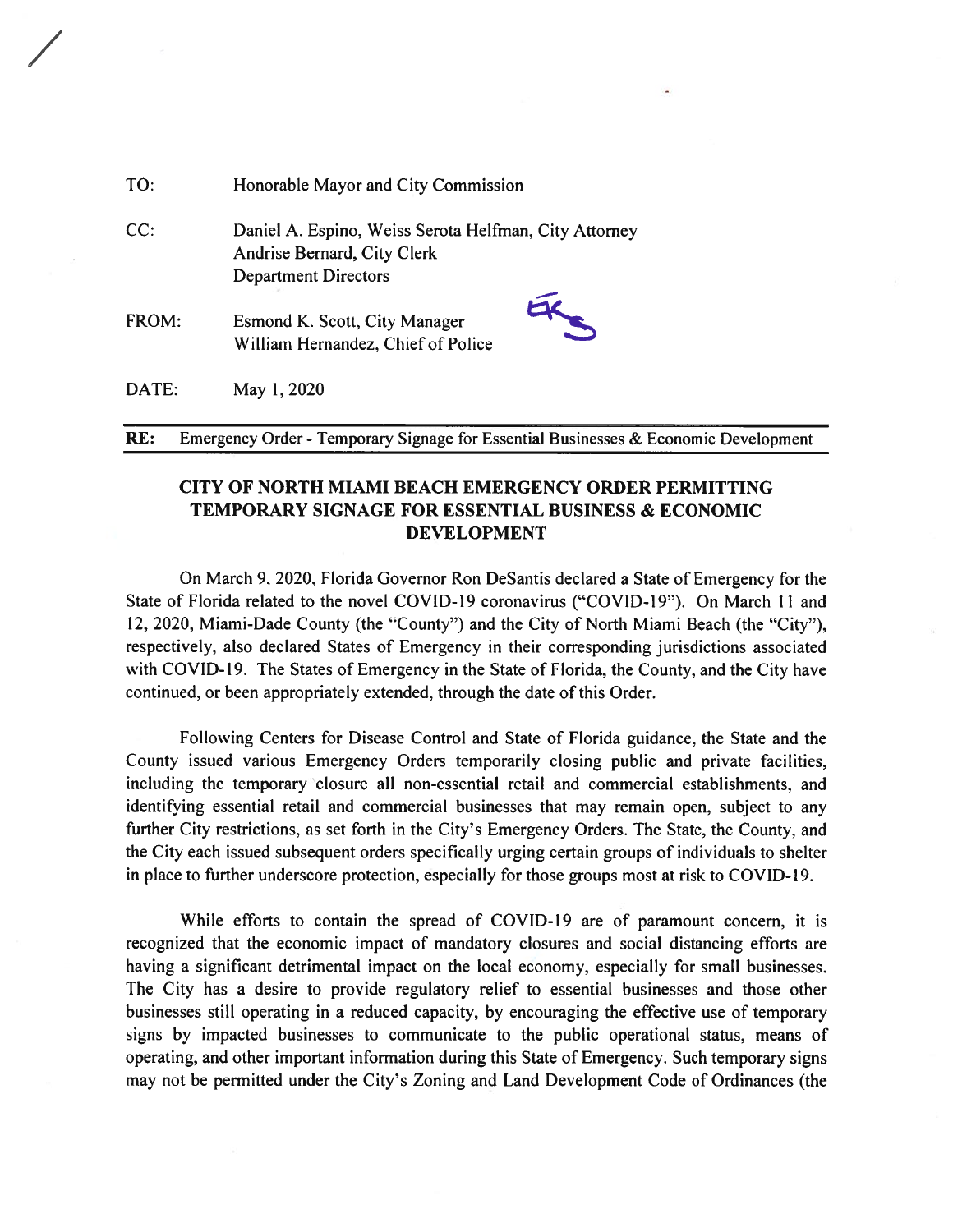"Code"); however, the City Manager, pursuant to Section 2-29.4, has the authority to issue emergency regulations necessary for the control of adverse conditions affecting public welfare resulting from an emergency. The detrimental impact on businesses and the lack of readily available, public information on the availability of essential businesses and other business amenities in the City constitute adverse conditions that may be alleviated by the temporary suspension of parts of the City's "Sign Code" and the adoption of temporarily regulations as provided herein.

Because of the foregoing, the City deems it in the best interest of public to issue this additional emergency order with the following measures:

- **1. Temporary Signage.** The "Temporary Signage Regulations" provided in Exhibit "A", which is incorporated herein and made a part hereof by this reference, are hereby implemented.
- **2. Suspension of Conflicting Regulations.** The following Sections of Article XIII, "Signs," of the City Zoning and Land Development Code of Ordinances, and such other sections of the Code that may in conflict with the Temporary Signage Regulations, are hereby suspended until such time as this Emergency Order is rescinded or the City Emergency Declaration is terminated:
	- Section 24-143 *Signs Prohibited.*
		- o *(A)(3) Portable Signs*
		- o *(A)(21) Flags*
		- o *(A)(22) Balloons*
	- Section 24-147.2(E) *Temporary Signs Allowed, Banner Signs Other Than Special Event Signs.*
		- o *(1)(b) Only two (2) banner sign permits for banner signs other than special event signs may be issued to the same business at the same location during any three hundred sixty-five (365) calendar day time period starting at the date the first such permit is issued.*
		- o *(1)(d) No more than one (1) banner signs shall be permitted per street frontage.*
		- o *(1)(e) Permits shall not be issued for businesses that have no street frontage located within a mall, nonresidential condominium, shopping center, office building or complex, or similar building or planned development without written consent from the building or planned development owner or owners' association, as appropriate, allowing the placement of a banner sign at the location requested within the permit application*
		- o *(3) A person who wishes to use banner signs must:*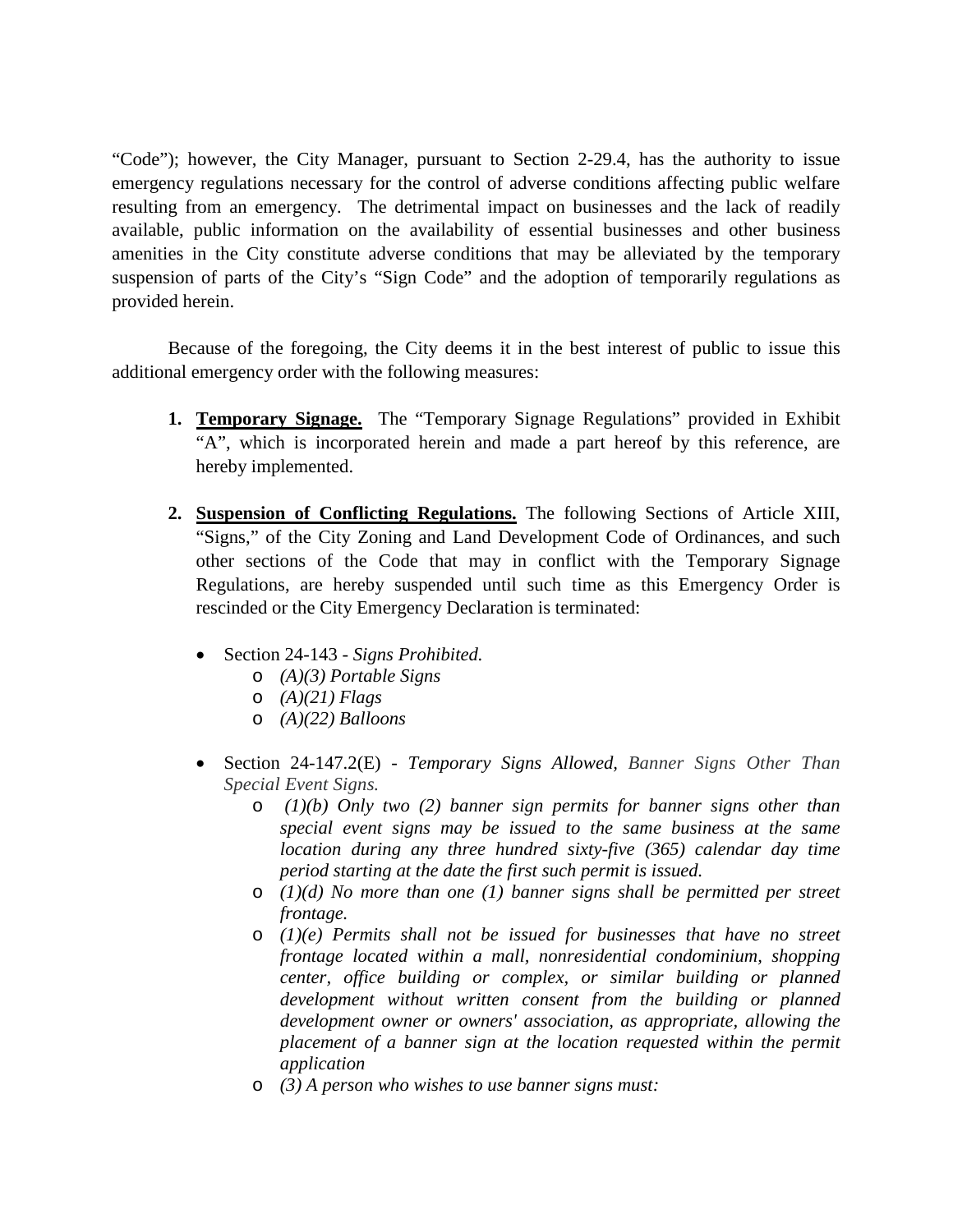- *(a) File an application prior to the display of the banner sign with the Community Development Department of the City of North Miami Beach which includes an authorization for City representatives to enter into the property on which the banner sign(s), is (are) located after the time period to remove said banner sign(s), if the applicant has failed to remove same as required; and*
- *(b) Pay the banner sign permit fee of fifty (\$50.00) dollars or, if necessary, an after the fact banner sign permit fee of one hundred (\$100.00) dollars.*

This Order is in addition to, and supplements, the City's Emergency Orders. All requirements of City Emergency Orders, Miami-Dade County Emergency Orders, and State of Florida Executive Orders shall be strictly adhered to at all times.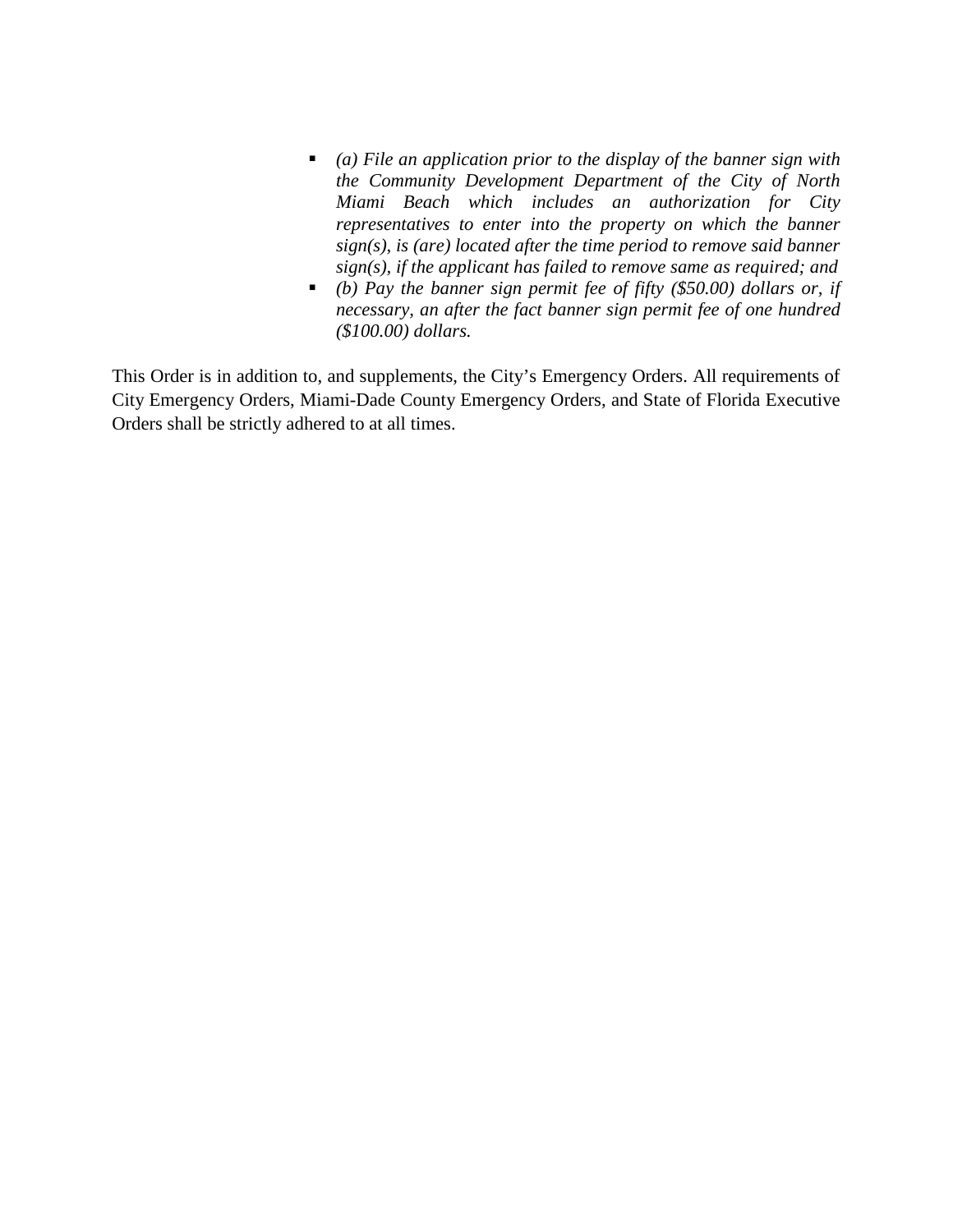# Exhibit "A"

# **Temporary Sign Requirements Amended During COVID-19 Outbreak**

The City of North Miami Beach encourages the effective use of signs as a means of communication in the City and recognizes that signs have the ability to attract and retain sources of economic development and growth. As a result, the Community Development Departments is momentarily relaxing certain temporary sign requirements in response to the COVID-19 Outbreak. Most importantly, the purpose of this temporary policy is to encourage essential businesses to advertise their availability and provision of essential services to the general public.

In lieu of the suspended code requirements, the following temporary sign policy will be in effect, until the State of Emergency has been declared over or has expired, whichever comes first. To support businesses as they communicate their available essential services, the temporary measures include:

- 1. Temporary Sign Policy applicable only to businesses classified as Essential Services pursuant to the Miami-Dade County Emergency Order 07-20 as amended (see list on City Coronavirus/COVID-19 webpage).
- 2. A permit request form must be completed and submitted to the Planning and Zoning Division. There shall be no fee for the permit.
- 3. Email permit request form to nmbcomdev@citynmb.com.
- 4. Temporary signs currently in place will be allowed through the State of Emergency, regardless of the application date.
- 5. Businesses with existing permitted temporary signs will also be allowed to apply for a new 2020 temporary sign permit upon reinstatement of the full ordinance.
- 6. The location/placement of temporary signage shall not be regulated, except that no temporary sign shall be placed on City ROW, block ADA accessible sidewalk requirements, or violate the sight visibility triangle of any intersection.
- 7. Temporary signage permitted under this provision, shall be removed three (3) days after the end of the State of Emergency.
- 8. Temporary signage not removed after the expiration or end of the State of Emergency shall be subject to the Code Compliance enforcement.

# **Temporary Signs Allowed with an Email Permit Request**

• Feather Flag Banners with a maximum height of sixteen (16) feet.

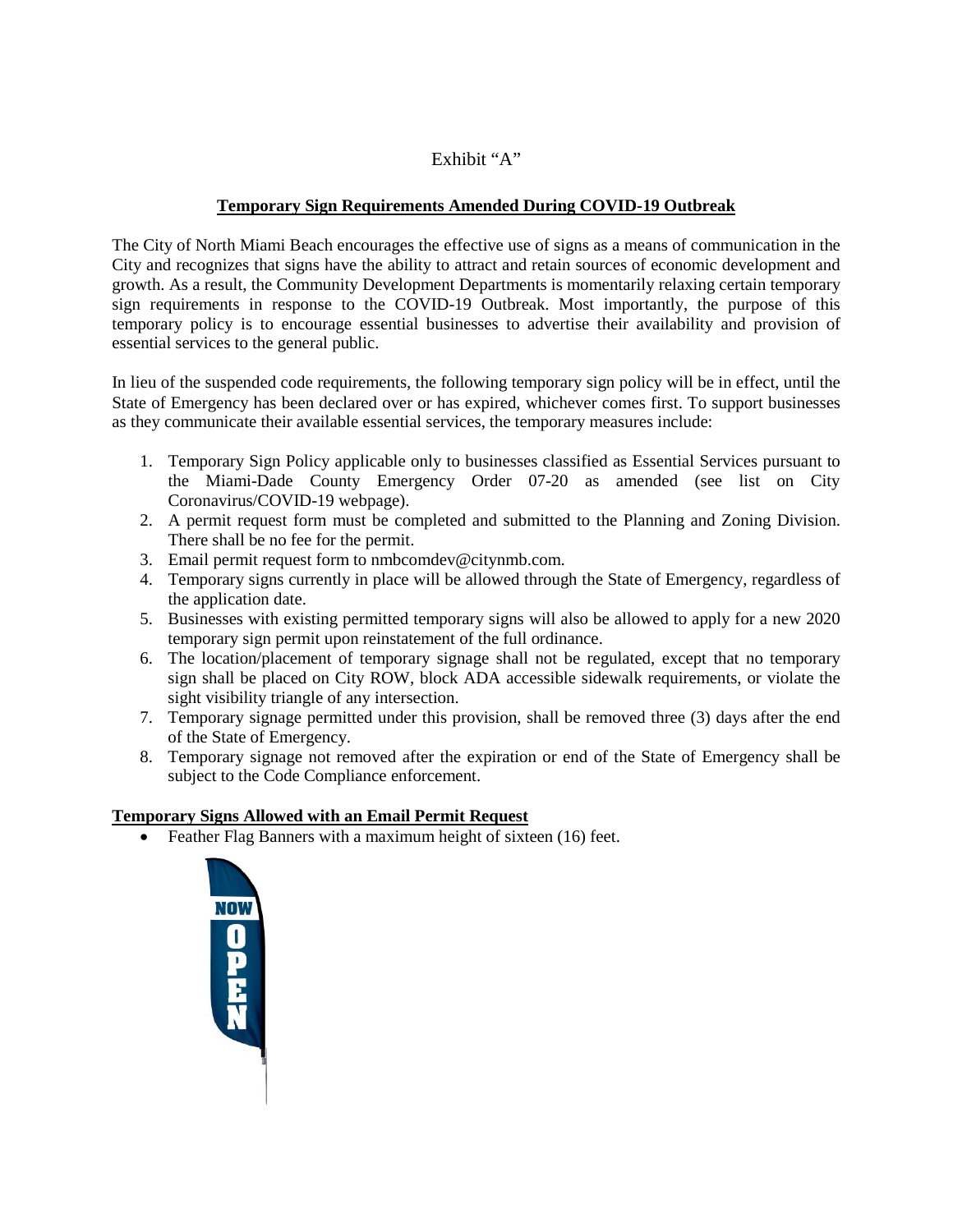• Balloons



• Banner Signs with a maximum dimension of forty-five (45) square feet.



• A-Frame Signs with a maximum height of four (4) feet.

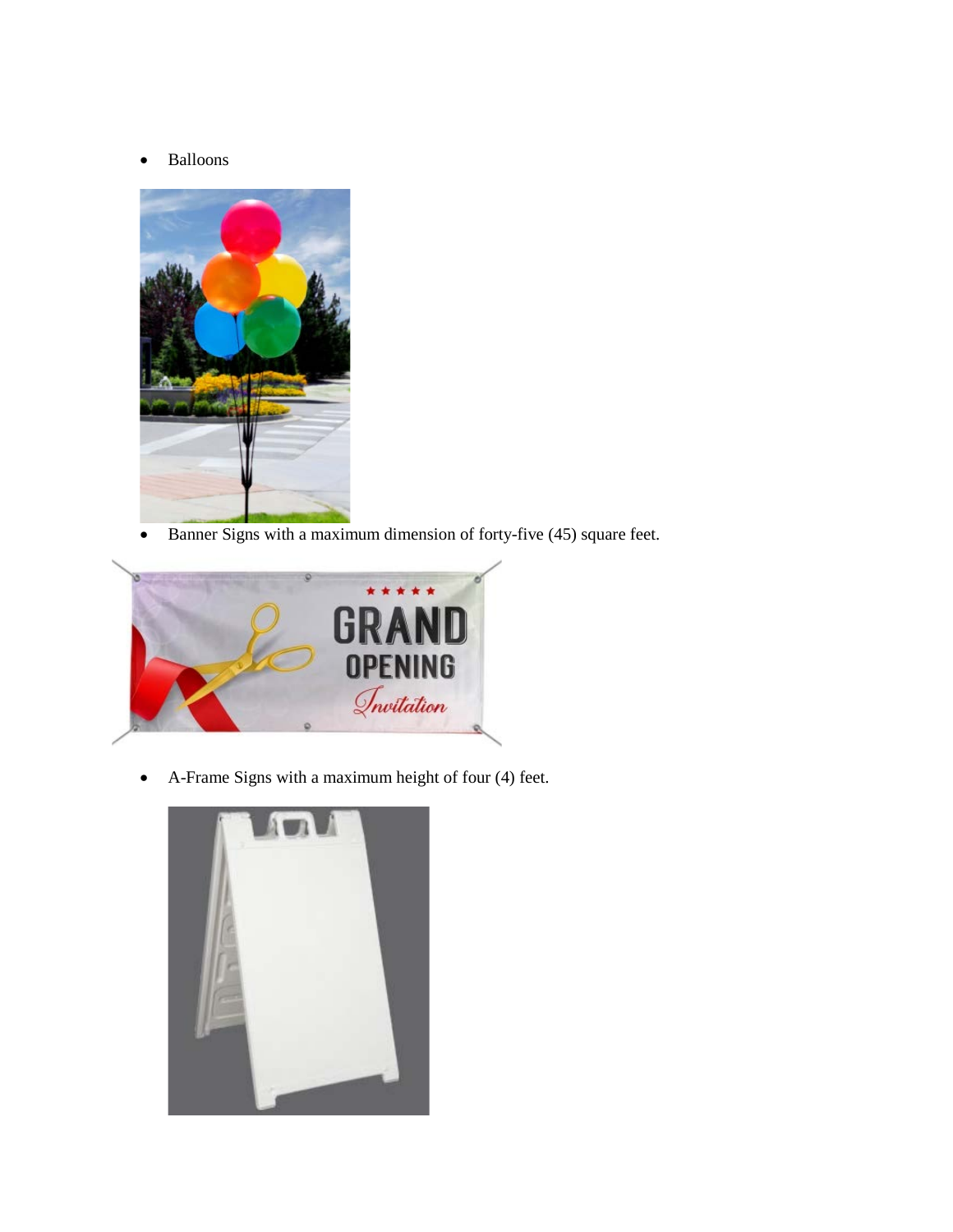• Yard Signs with commercial messages, with a maximum dimension of three (3) square feet.



### **Number of Signs**

- Essential Businesses on a **Corner Store Front** can install a maximum of five (5) signs from the list of "Temporary Signs Allowed with a Permit Request" above.
	- o A business with a Corner Store Front is one with two (2) street frontages.
- Essential Businesses on an **Interior Store Front** can install a maximum of three (3) signs from the list of "Temporary Signs Allowed with a Permit Request" above.
	- o A business with an Interior Store Front is one with only one (1) street front.
- Incidental Signs, defined as a sign, generally informational, that has a purpose secondary to the use of the zone lot on which it is located, such as "no parking," "loading only," "telephone," and other similar directives and does not include commercial messages legible from a position off the property on which the sign is located shall be considered incidental. Maximum dimensions for incidental signs are three (3) feet in height and a maximum face area of three (3) square feet.
	- o These sign types are exempt from number of signs permitted and can be placed as needed on private property.

### **Sign Placement**

- Temporary Signage Policy is for Essential Businesses only.
- Temporary Signage is permitted only on private property.
- Signs shall be placed on the storefront or storefronts of the business associated with the sign.
- The location and placement of temporary signage shall not be regulated, except that no temporary sign shall be placed on City ROW, shall not impede on-site traffic circulation or ingress/egress to the property, block ADA accessible sidewalk requirements, or violate the sight visibility triangle of any intersection.

### **Duration**

• Temporary signage permitted under this provision, shall be removed three (3) days after the end of the State of Emergency; if not removed within the three (3) days then the signs shall be subject to Code Compliance enforcement.